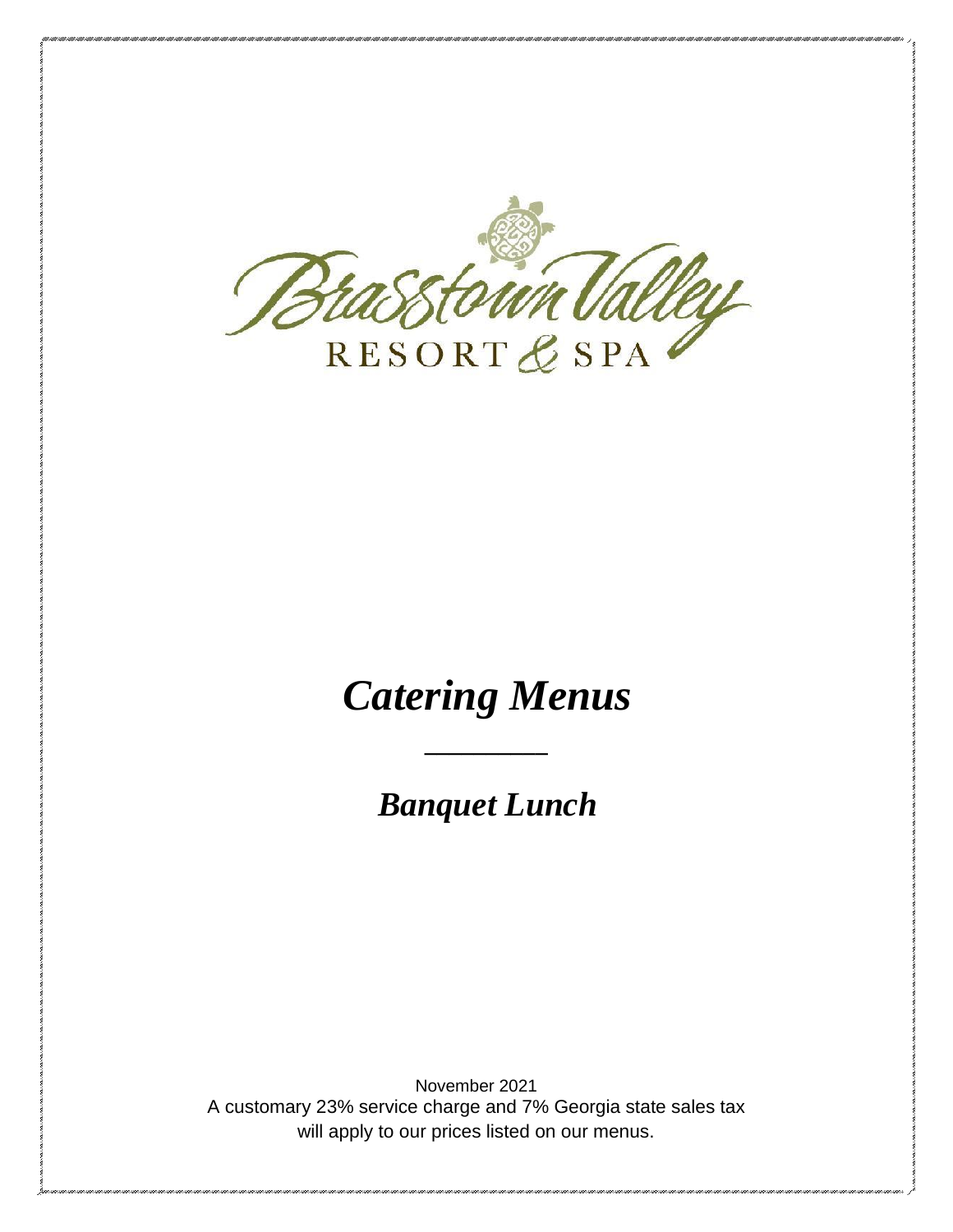## *Lunch Selections LIGHT LUNCH PLATES*

We will complete your meal with Brasstown Valley Bread & Beverage Service *\*Please note there is a \$10 per person plate up fee for the Creekside Pavilion\**

## *Grilled Chicken Caesar Salad*

*Grilled Seasoned Breast of Chicken, served over Crisp Romaine Lettuce, Housemade Croutons, Grated Parmesan Cheese and served with our own House Caesar Dressing*

*\$21*

#### *Georgia Pecan Chicken Salad*

*White Meat Chicken Salad and Fresh Seasonal Fruits served on Green Leaf Lettuce, topped with Roasted Georgia Pecans \$21*

#### *Cobb Salad*

*Mixed Greens with diced Tomatoes, Avocado, Crispy Bacon, Grilled Chicken Strips, Bleu Cheese, sliced Black Olives and hard-boiled Egg served with two Choices of Dressing*

#### *\$23*

#### *Brasstown Chef Salad*

*Crisp Greens topped with thin strips of Roasted Turkey, Tender Roast Beef, Deli Ham and Cheddar cheese Tomato, Cucumber and Housemade Croutons*

*\$23*

## *Dessert Selections (Choose One)*

*Georgia Pecan Pie Chocolate Madness Cake Myer Lemon Bars Key Lime Pie*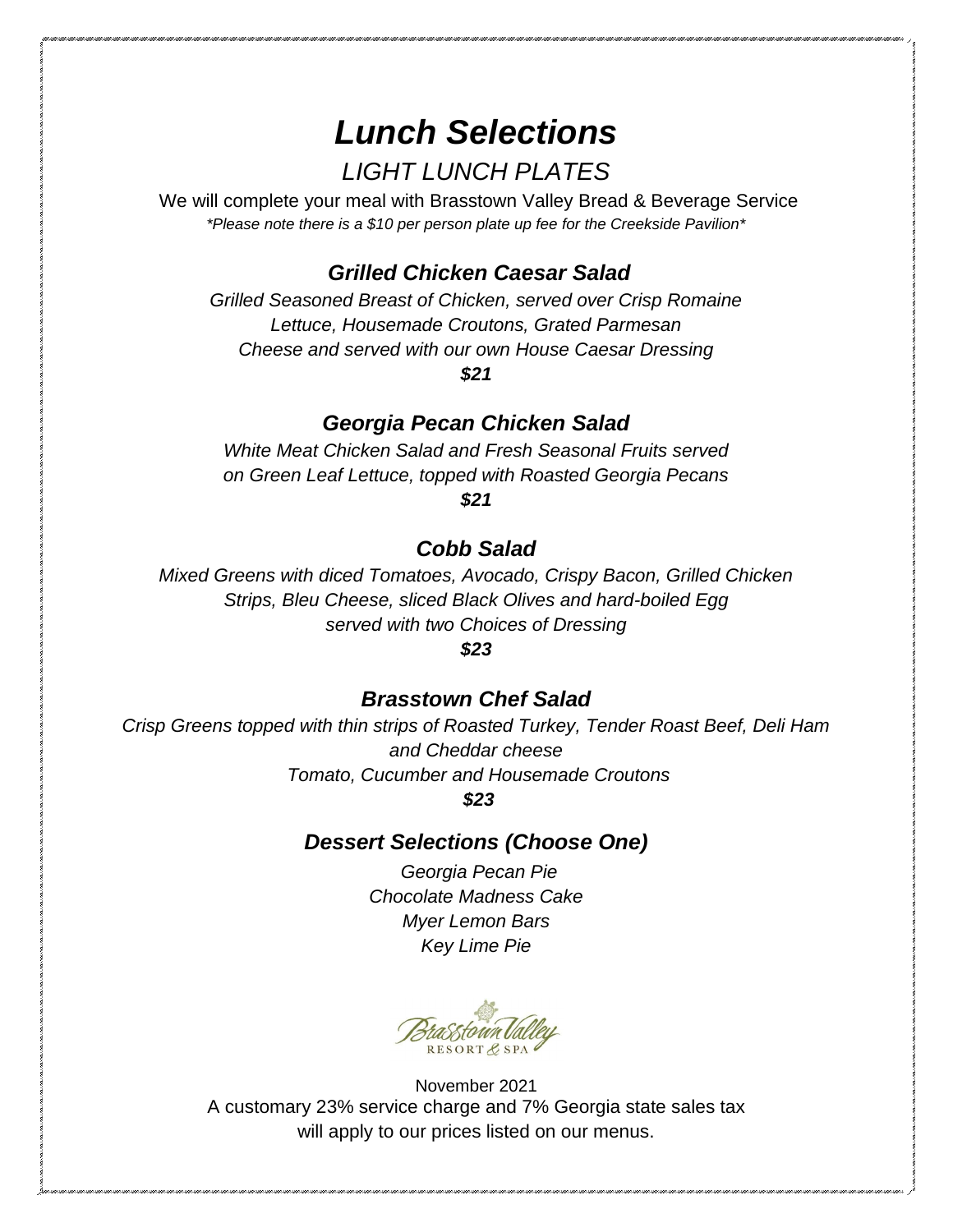## *LUNCHES ON THE GO…*

Packaged to go for your day at the pool, round of golf, boating or fishing excursion, horseback rides or hikes on the trails. Ask your sales representative for more details.

#### *Travelers Lunch Box*

*Make one selection from the Choices of:*

- *Ham & Cheddar*
- *Roast Beef & Provolone* 
	- *Turkey & Swiss*

*On a Bakery Fresh Kaiser Roll with Lettuce,*

*Tomato and Sliced Onion*

*Whole Fresh Seasonal Fruit, Sweet and Tangy Coleslaw, Potato Chips Cookie and Condiments*

*Soft Drink or Bottled Water*

*\$20*

#### *Wrap Lunch Box*

*Make one selection from the Choices of:*

- *Marinated Grilled Chicken Breast Strips with Pesto Aioli*
- *Turkey and Applewood Bacon with Jalapeno Mayonnaise* 
	- *Veggie Hummus Wrap with Cucumbers and Sprouts*
- *Cappicola, Pepperoni and Salami with Vegetable Cream Cheese Spread All wrapped in a Tortilla and served with Lettuce & Tomatoes Whole Fresh Seasonal Fruit, Sweet and Tangy Coleslaw, Kettle-cooked Potato Chips, Cookie and Condiments. Soft Drink or Bottled Water*

*\$23*

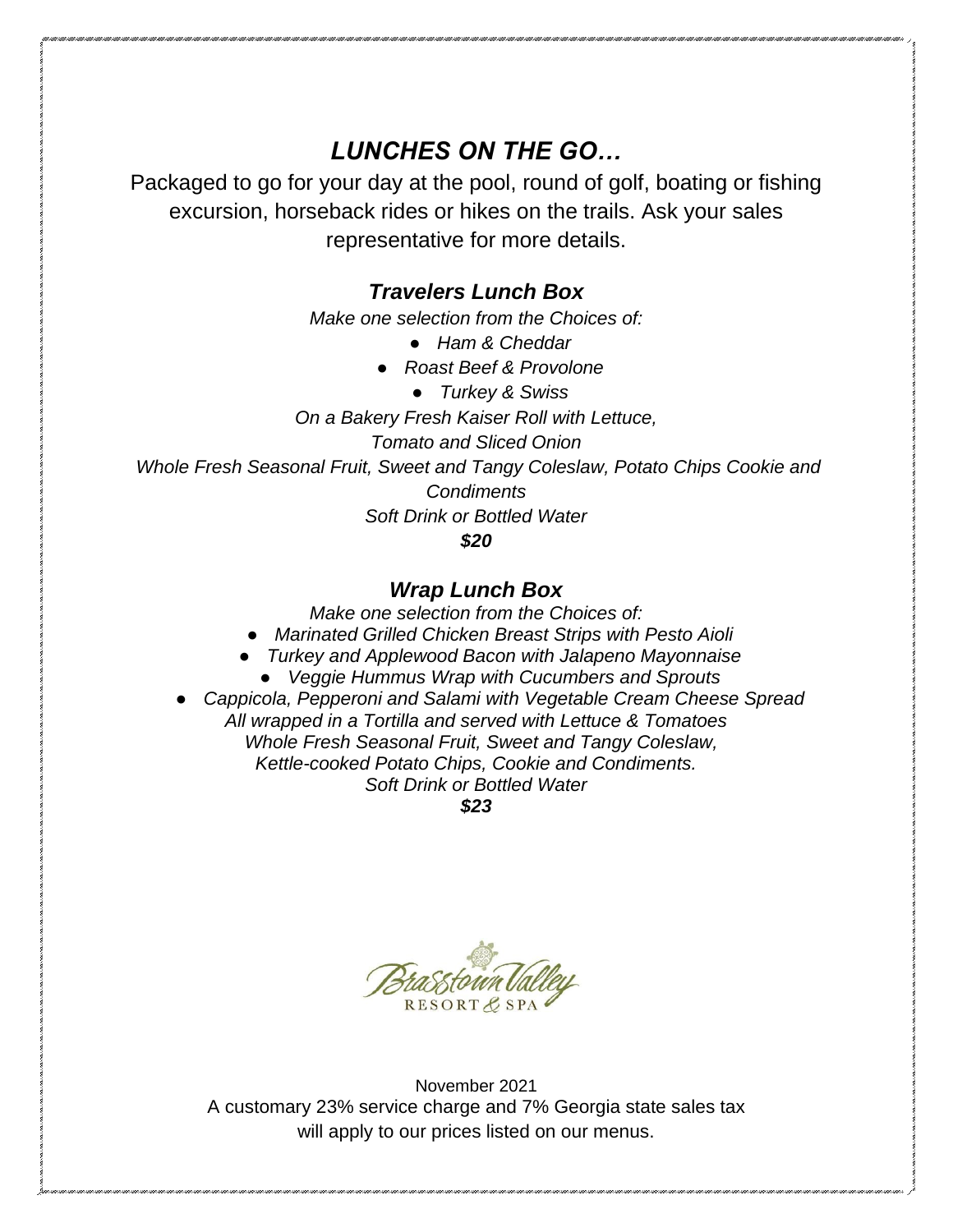## *LUNCHEON PLATES*

*All Luncheon Entrees are served with House Salad, Dessert, Chef's choice of Starch and Vegetable.*

*We will complete your meal with Brasstown Valley Bread and Beverage Service.*

*\*Please note there is a \$10 per person plate up fee for the Creekside Pavilion\**

#### *Brasstown Chicken Picatta*

*Pan Seared Boneless Breast of Chicken Caper Butter Sauce and Parsley \$27*

#### *Seared Salmon with Peach Pico de Gallo*

*Atlantic Salmon and Georgia Peaches*

*\$28*

#### *Blackened Shrimp Farfalle*

*Shrimp Lightly Blackened tossed with Farfalle Pasta with Asparagus Tips in a Creamy Basil Pesto.*

*\$29*

#### *Flank Steak with Roasted Red Pepper Chimmichuri*

*Grilled USDA Choice marinated Beef \$31*

#### **Dessert Selections** (choose one)

*Fresh Fruit Cup Chocolate Madness Cake Myer Lemon Bar Georgia Pecan Pie Key Lime Pie*

RESORT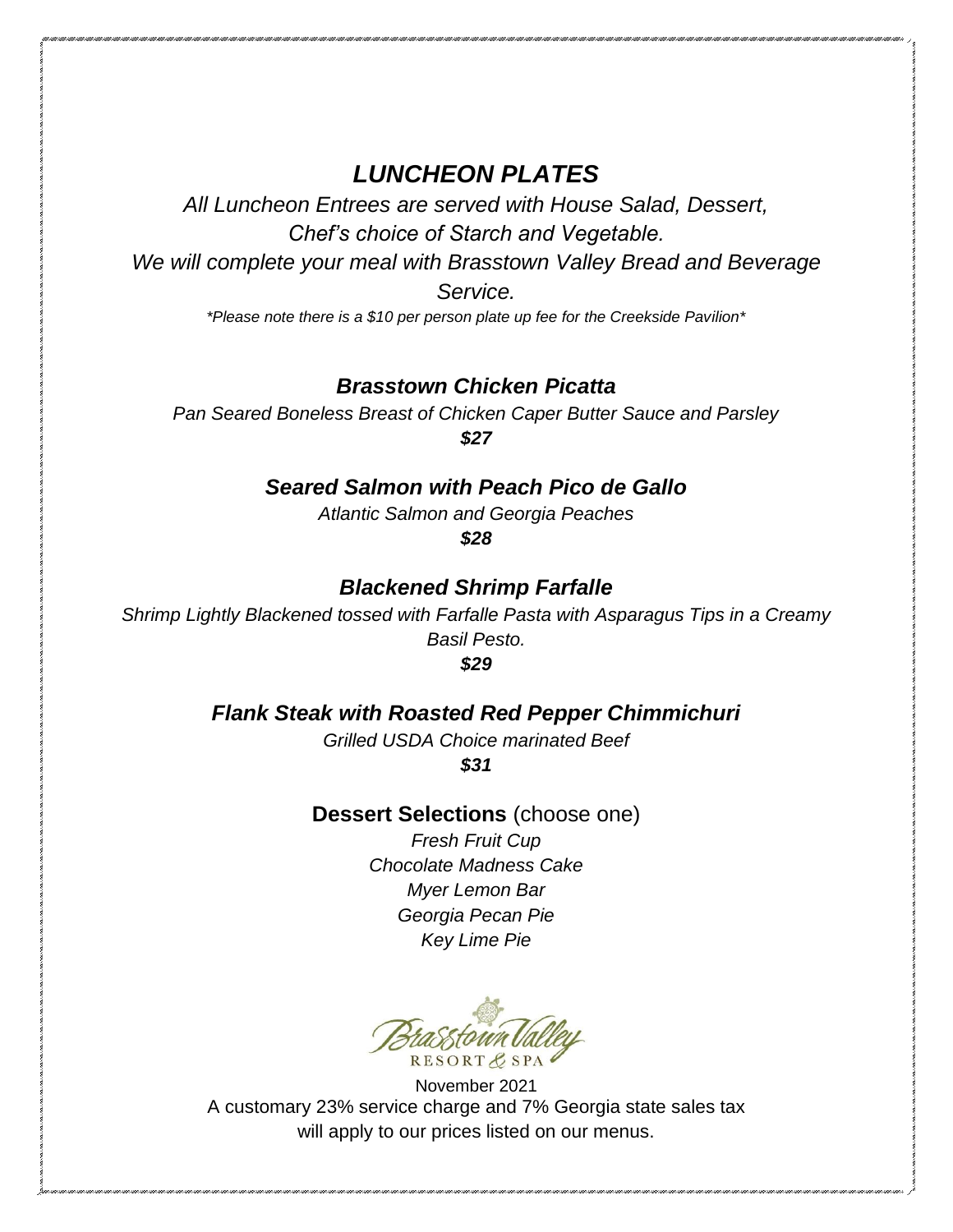## *LUNCHEON BUFFETS*

*We do not offer Hot Buffets under 25 persons in attendance*

#### *Mining Gap Buffet*

*Tomato and Smoked Gouda Bisque Garden Fresh Tossed Salad Baked Maple Glazed Ham Citrus Marinated and Roasted Chicken Pan Roasted Button Mushrooms Mashed Redskin Potatoes Broccoli with Roasted Pecans Our Famous Bread Pudding with Bourbon Sauce*

*\$30*

#### *Appalachian Buffet*

*Southern Style Potato Salad Sweet and Tangy Cole Slaw Barbecued Pork Ribs Marinated Grilled Chicken Molasses Baked Beans Buttery Corn "off the cob" Vanilla Maple Butter Mashed Sweet Potatoes Southern Style Green Beans with Tomatoes and Onions Cornbread Muffins Peach-Pecan Crunch* **\$33**

#### *Salad and Baked Potato Bar*

*Garden Fresh Tossed Salad with Dressings Seasonal Fruit Salad Idaho Russet Baked Potatoes Condiments include: Butter, Sour Cream, Chili, Shredded Cheddar Cheese, Jalapenos, Bacon Bits, Scallions, Sliced Mushrooms Homemade Seasonal Fruit Cobbler*

*\$26*

**RESORT & SPA**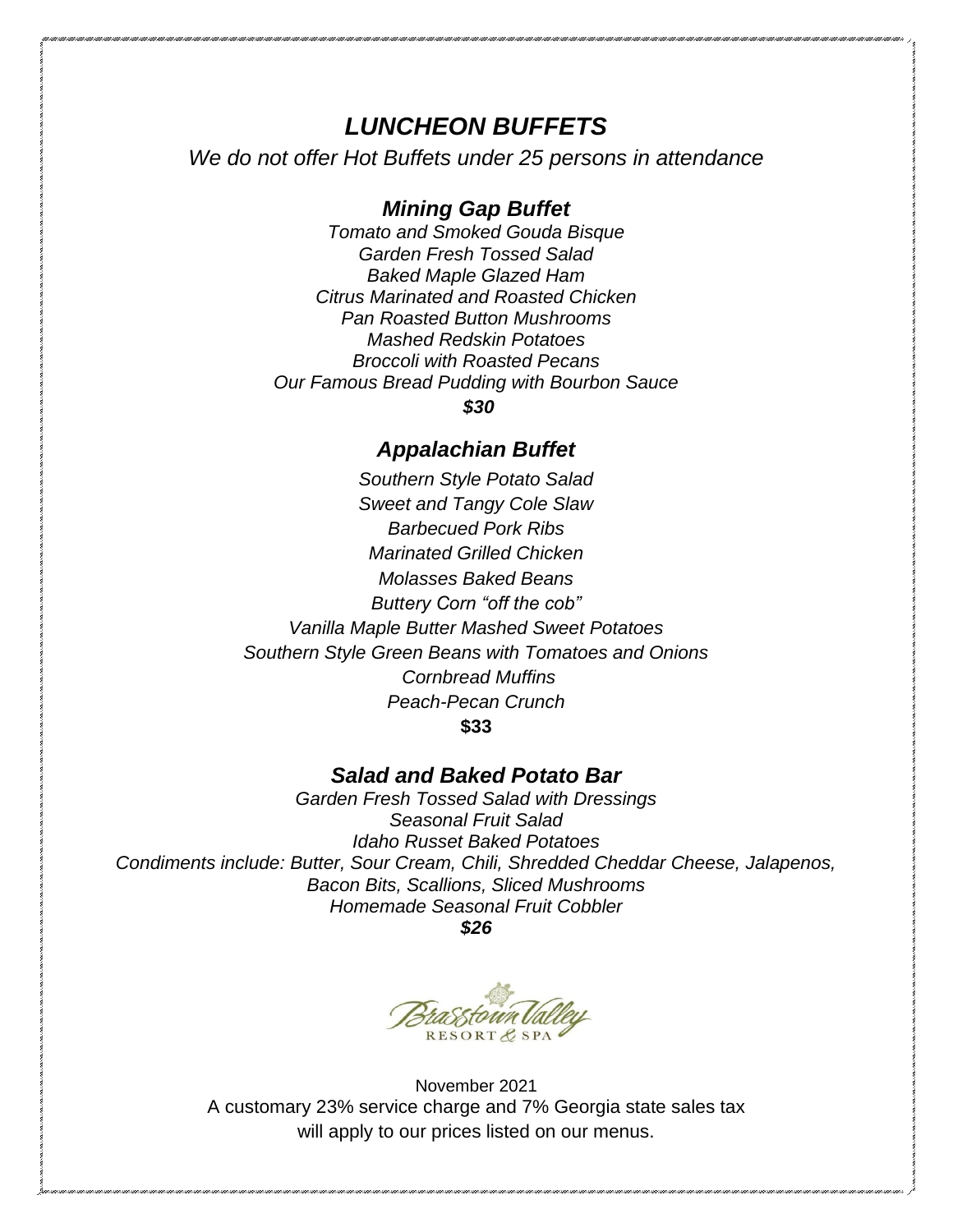## *LUNCHEON BUFFETS (Continued)*

#### *Brasstown Deli Buffet*

*Garden Fresh Tossed Salad Southern Style Potato Salad Dill Pickles, Lettuce, Onions, Tomatoes Assortment of Deli Meats including: Roast Beef, Shaved Ham, Smoked Turkey and Italian Salami Swiss and American Cheeses, Kaiser and Sandwich Breads Kettle Fried Potato Chips Homemade Fudge Brownies and Blondies*

*\$27*

#### *Sandwich Wrap Buffet*

*Garden Fresh Tossed Salad*

*Pasta Salad*

*Marinated Grilled Chicken Breast Strips with Pesto Aioli Turkey and Applewood Bacon with Jalapeno Mayonnaise Veggie Hummus Wrap with Cucumbers and Sprouts Cappicola, Pepperoni and Salami with Vegetable Cream Cheese Spread All wrapped in a Tortilla with Lettuce & Tomatoes Myer Lemon Bars*

*\$29*

#### *Light Lunch Soup and Salad Bar*

*Tomato and Basil Bisque Garden Fresh Tossed Salad Smoked Turkey strips, House Smoked Salmon Dried Cranberries, Sunflower Seeds, Garbonzo Beans, Broccoli, Olives, Shredded Parmesan and Cheddar cheeses, Crumbled Feta and Blue Cheeses with a variety of Dressings*

*Fruit Cocktail \$27*

RESORTE